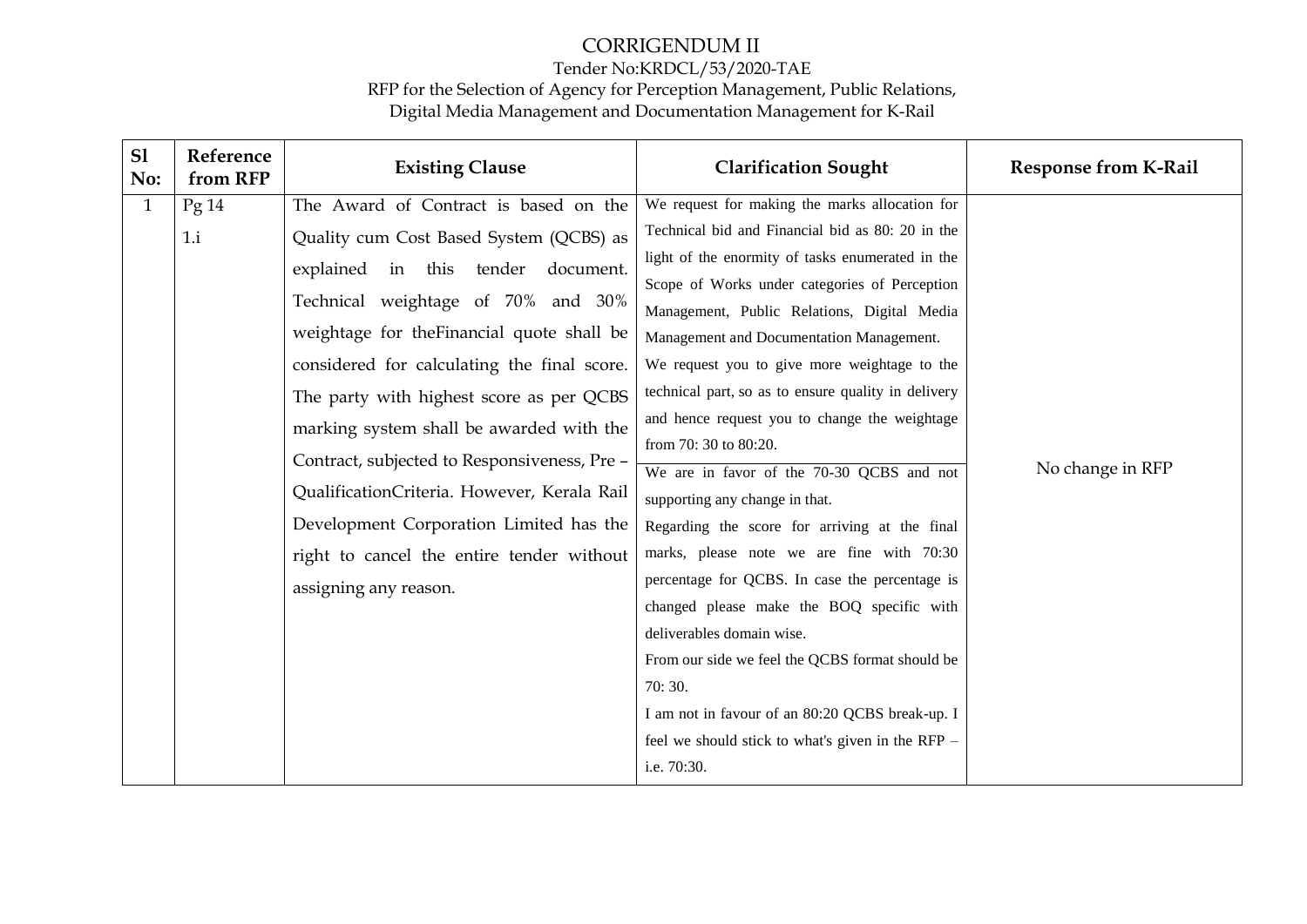# CORRIGENDUM II

# Tender No:KRDCL/53/2020-TAE

RFP for the Selection of Agency for Perception Management, Public Relations, Digital Media Management and Documentation Management for K-Rail

| $\overline{2}$ | <b>NIET</b>      | substantial<br>The<br>number<br>of            | Can we understand it as Lead partner + 2    | Yes.                                                   |
|----------------|------------------|-----------------------------------------------|---------------------------------------------|--------------------------------------------------------|
|                | 1.viii.c         | Partnership/Consortium partners shall not     | consortium partners?                        | It is<br>$"$ Lead partner +<br>$\overline{\mathbf{2}}$ |
|                | Pg <sub>16</sub> | be more than 2 (partners having less than     | As the scope of work is in 3 functional     | consortium partners"                                   |
|                |                  | 10% in share, calculated as above, will be    | areas and to give the best output, we       |                                                        |
|                |                  | termed as non-substantial member and will     | need Lead partner (Traditional & Digital    |                                                        |
|                |                  | not be considered for evaluation which        | $Media) + 2 specialist partners.$           |                                                        |
|                |                  | means that their financial soundness and      | 1. Public Relations                         |                                                        |
|                |                  | work experience shall not be considered for   | 2. Media Consultancy                        |                                                        |
|                |                  | evaluation of the application).               | 3. Traditional and Digital media            |                                                        |
| 3              | Pg No. 20        | Documents to be submitted:                    | clarify what is<br>Please<br>the<br>scope   | Media consultancy refers to the                        |
|                |                  | Agency should furnish self-attested copies of | of media consultancy?                       | consultancy services provided to                       |
|                | $Sl$ No. $2$     | contracts / agreements / work orders /        | Can we understand it as consultancy         | clients<br>maintain/improve<br>to                      |
|                | of PQC           | Certificate issued by clients which should    | provided<br>for<br>creative<br>content      | brand image through traditional                        |
|                |                  | cover minimum two years of work experience    | development & digital media.                | and digital media.                                     |
|                |                  | as on 31.03.2020 in each field of Public      |                                             |                                                        |
|                |                  | Relations, Media Consultancy, Traditional     |                                             |                                                        |
|                |                  | and Digital media.                            |                                             |                                                        |
| $\overline{4}$ | $Pg$ No. 20      | The Sole Applicant or the Lead Member in      | We are a creative agency and our            | Turnover by way of consultancy                         |
|                | Sl No. 3 of      | case of a Partnership/Consortium must have    | retainer<br>towards<br>revenue<br>fee<br>is | fees from media related works will                     |
|                | PQC              | an average annual turnover of minimum INR     | developing<br>creative<br>$\&$<br>content   | only be considered for evaluation                      |
|                |                  | 1 crore by way of consultancy fee from        | deployment planning. Trust the same         | purpose.                                               |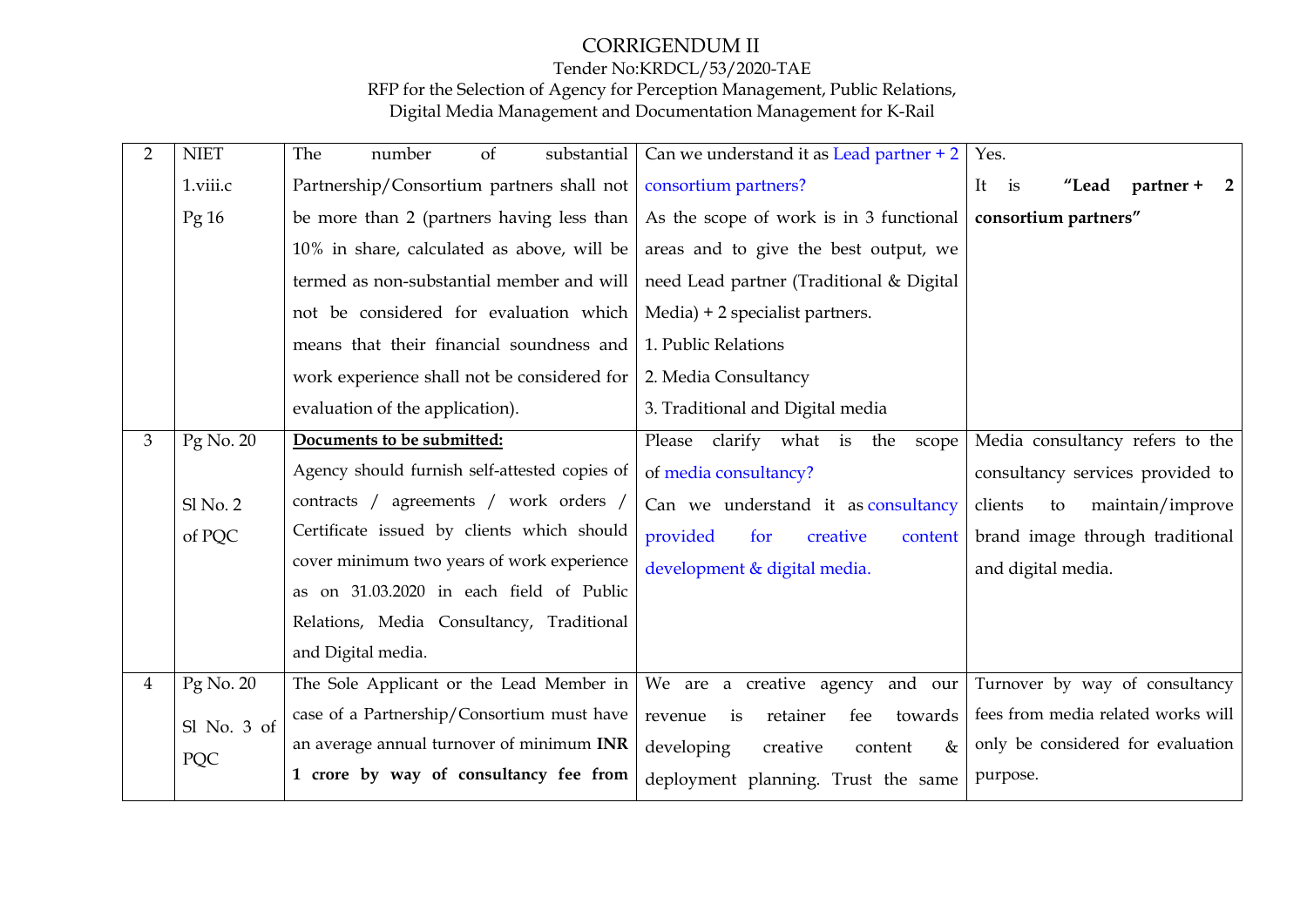|   |                                  | media related works for the last three            | can be considered as consultancy fee     | Media related works include both       |
|---|----------------------------------|---------------------------------------------------|------------------------------------------|----------------------------------------|
|   |                                  | financial years (FY 2017-18, FY 2018-19, FY       | from media related works.                | Traditional and Digital Media          |
|   |                                  | $2019-20$ ).<br>Additionally,<br>of<br>in<br>case |                                          | Management. Retainer fee towards       |
|   |                                  | Partnership/Consortium,<br>each<br>non-lead       |                                          | developing creative content &          |
|   |                                  | substantial member must have a minimum            |                                          | deployment planning will be            |
|   |                                  | average annual turnover of at least INR 25        |                                          | considered towards turnover.           |
|   |                                  | lakhs for the last three financial years (FY      |                                          |                                        |
|   |                                  | 2017-18, FY 2018-19, FY 2019-20).                 |                                          |                                        |
| 5 | Pg No. 21                        | The Bidder should have a fully functioning        | We have 10 branches Pan India and head   | Bidder or at least<br>Sole<br>The      |
|   | $S1$ No. 6 of                    | office (preferably Head Quarters) with a          | Office in Delhi/ NCR. We will open our   | 1 substantial consortium member        |
|   | PQC                              | dedicated team in Kerala for the last two         | office in Kerala if we get the contract  | should have a fully functioning office |
|   |                                  | years as on 31-03-2020.                           | kindly consider the same.                | (preferably Head Quarters) with a      |
|   |                                  |                                                   |                                          | dedicated team in Kerala for the last  |
|   |                                  |                                                   |                                          | two years as on 31-03-2020.            |
| 6 | Pg No. 21                        | The bidder should have following team on          | Please clarify the onsite requirement of | Pg<br>43<br>of<br>RFP:<br>As<br>per    |
|   | Sl No. 7 of $\vert$ his payroll, |                                                   | Manpower.<br>Except PR<br>Executive,     | <b>MANPOWER REQUIREMENT:</b>           |
|   | PQC                              | 1. PR Executive & Media coordinator               | Videographer and Photographer rest       | Client servicing executive should      |
|   |                                  | 2. Client Servicing executive                     | employees can work from Delhi/NCR        | be deployed on-site for increasing     |
|   |                                  | 3. Website Developer                              | office.                                  | the interface between K-Rail and       |
|   |                                  | 4. Creative & Graphic Designer                    |                                          | bidder. All other experts shall        |
|   |                                  |                                                   |                                          |                                        |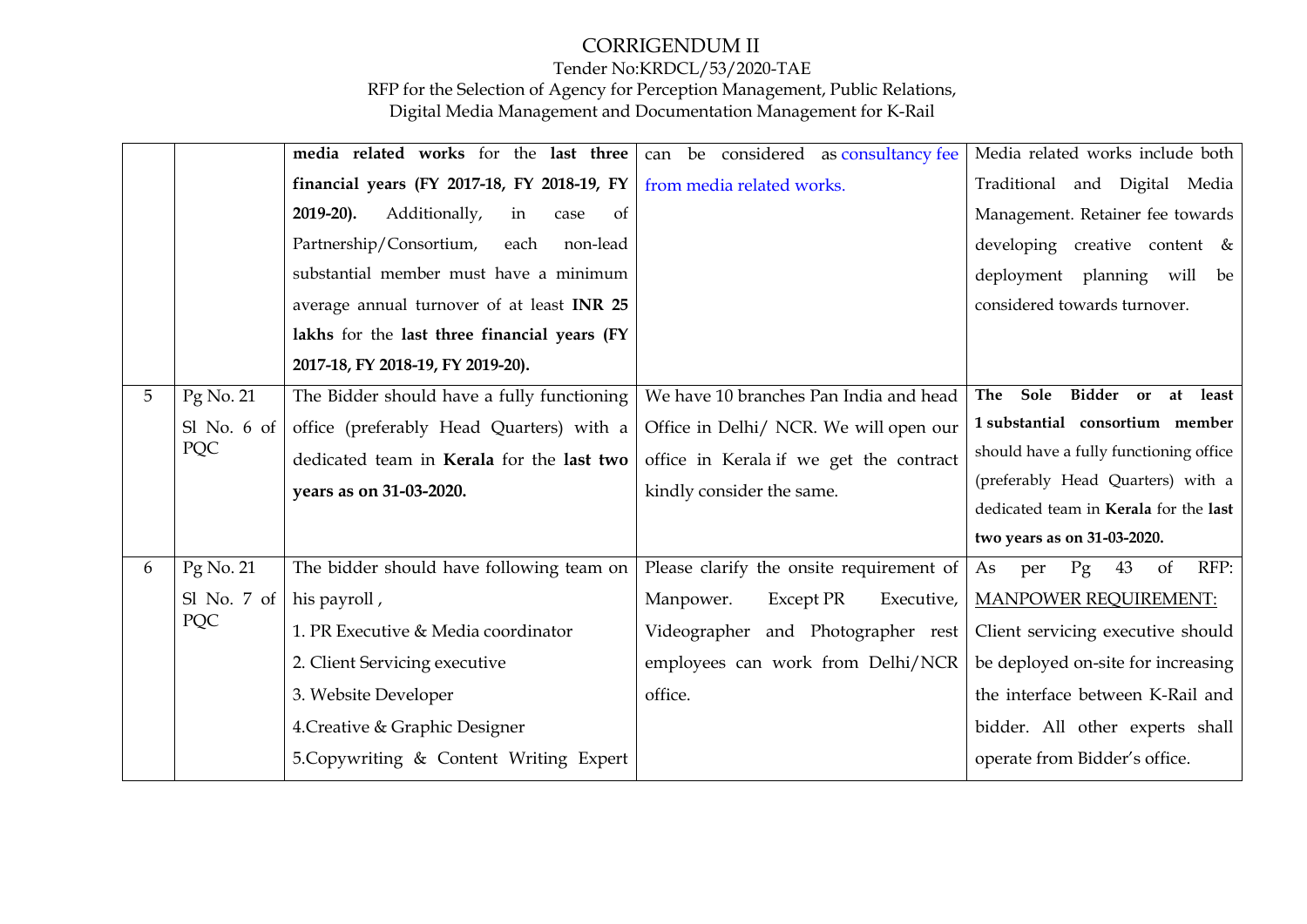## CORRIGENDUM II Tender No:KRDCL/53/2020-TAE RFP for the Selection of Agency for Perception Management, Public Relations,

Digital Media Management and Documentation Management for K-Rail

|   |                         | (English & Malayalam)                         |                                                    |                                       |
|---|-------------------------|-----------------------------------------------|----------------------------------------------------|---------------------------------------|
|   |                         | 6. Social Media Analyst & Documentation       |                                                    |                                       |
|   |                         | Manager                                       |                                                    |                                       |
|   |                         | 7. Videographer & Video Editor                |                                                    |                                       |
|   |                         | 8. Photographer                               |                                                    |                                       |
| 7 | Pg No. 23               | <b>Evaluation Criteria</b>                    | The applicant is asked to provide details of       | 'two-year experience' criteria are to |
|   | $SI$ No. 1 of           | Details of involvement and experience with    | involvement and experience with similar            | be applied for each of the categories |
|   | <b>Step</b>             | similar projects viz Experience in perception | projects viz Experience in perception              |                                       |
|   | Technical<br><b>Bid</b> | management, public relations, digital media   | management, public relations, digital media        |                                       |
|   | Evaluation              | documentation<br>management,<br>and           | management, and documentation management.          |                                       |
|   |                         |                                               | Ten marks are allotted for a minimum of two        |                                       |
|   |                         | management.                                   | years of experience. We would like to know if      |                                       |
|   |                         | <b>Marking Scheme</b>                         | the 'two-year experience' criteria are to be       |                                       |
|   |                         | 10 marks for minimum 2 years experience       | applied for each of the categories viz.            |                                       |
|   |                         | as on 31.03.2020, Additional 01 mark each     | Experience in perception management, public        |                                       |
|   |                         | for additional years(Maximum of 05 marks).    | relations, digital media management, and           |                                       |
|   |                         |                                               | documentation management individually.             |                                       |
|   |                         | <b>Documents Required</b>                     | Do we require two years of experience in each      |                                       |
|   |                         | Bidders should furnish self-attested copies   | of these categories? Will it be sufficient to have |                                       |
|   |                         | of contracts / agreements / work orders /     | two years of combined experience in all of         |                                       |
|   |                         | Certificate issued by clients along with      | them?                                              |                                       |
|   |                         | years of work done.                           |                                                    |                                       |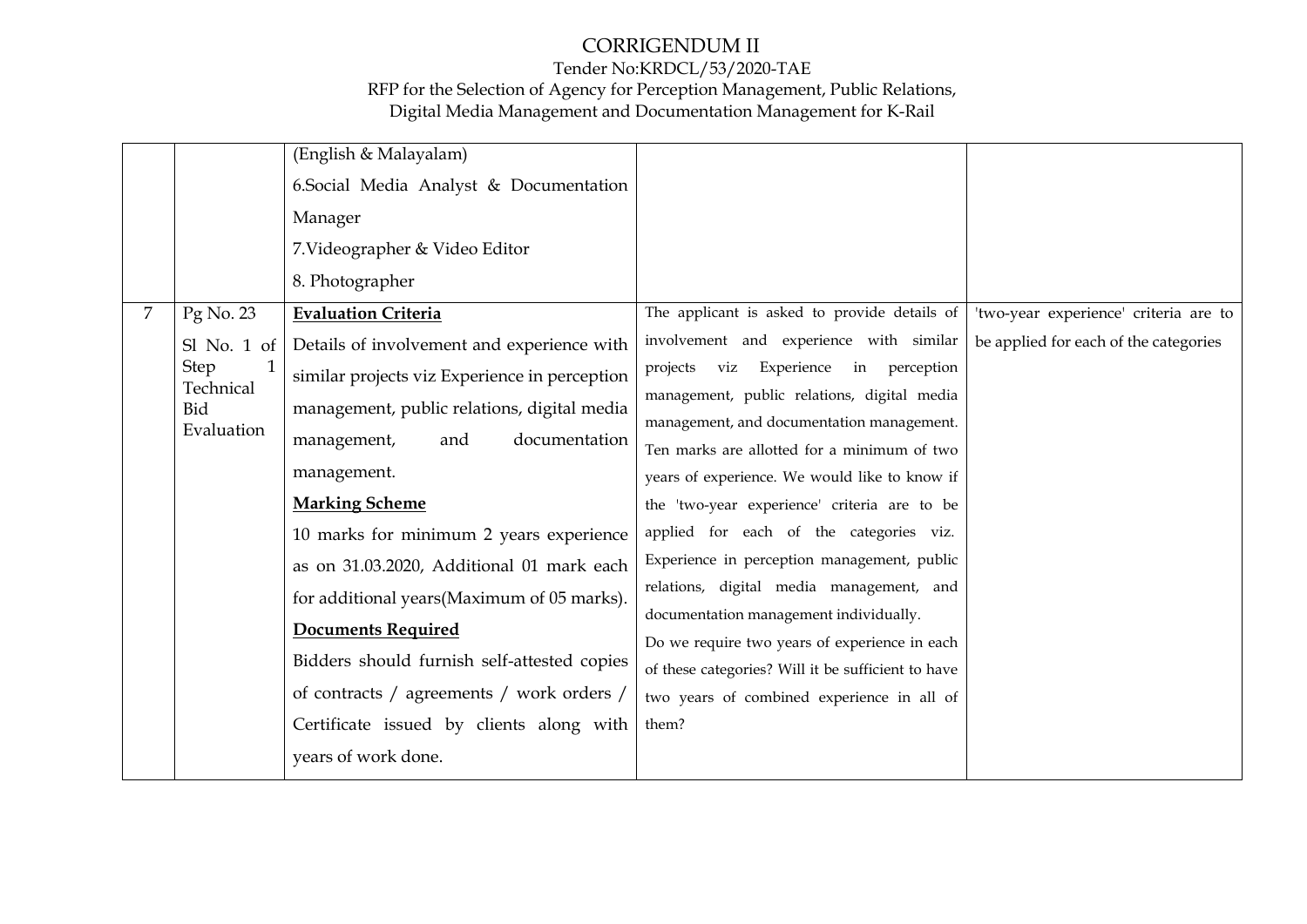| 8 | $Pg$ 23                                |                                           | Please clarify the tangible required to get | Details of Evaluation Criteria,        |
|---|----------------------------------------|-------------------------------------------|---------------------------------------------|----------------------------------------|
|   | <b>Step</b><br>$\mathbf{1}$            |                                           | max marks out of 60 for following           | Marking Scheme and Documents           |
|   | Technical                              |                                           | parameters in Technical evaluation.         | Required to get max marks out of       |
|   | Bid                                    |                                           | Years of experience                         | 60 are mentioned as part of            |
|   | Evaluation                             |                                           | Work experience                             | Techincal Bid Evaluation from Pg       |
|   |                                        |                                           | Turnover                                    | $23 - 25.$                             |
|   |                                        |                                           | Manpower                                    |                                        |
| 9 | $Pg 44 - 45$                           | Planning and organising press conferences | Would it be restricted to national &        | Though the main focus would be         |
|   | 2.0 (Public<br>Relations)              | and media meets for regional and national | regional media or International media       | on regional and national media,        |
|   | <sub>of</sub>                          | media as and when required.               | too?                                        | international media coverage will      |
|   | of<br>Scope<br>$\&$<br><b>Services</b> |                                           |                                             | also be required.                      |
|   | Objectives                             |                                           |                                             | The below is part of the Scope of      |
|   |                                        |                                           |                                             | work.                                  |
|   |                                        |                                           |                                             | "To arrange media events, arrange      |
|   |                                        |                                           |                                             | printing of special articles, regular  |
|   |                                        |                                           |                                             | press releases through regional,       |
|   |                                        |                                           |                                             | national $\delta$ international media, |
|   |                                        |                                           |                                             | magazines and online portals to        |
|   |                                        |                                           |                                             | ensure that a positive opinion/image   |
|   |                                        |                                           |                                             | of our company is created among the    |
|   |                                        |                                           |                                             | targeted audiences                     |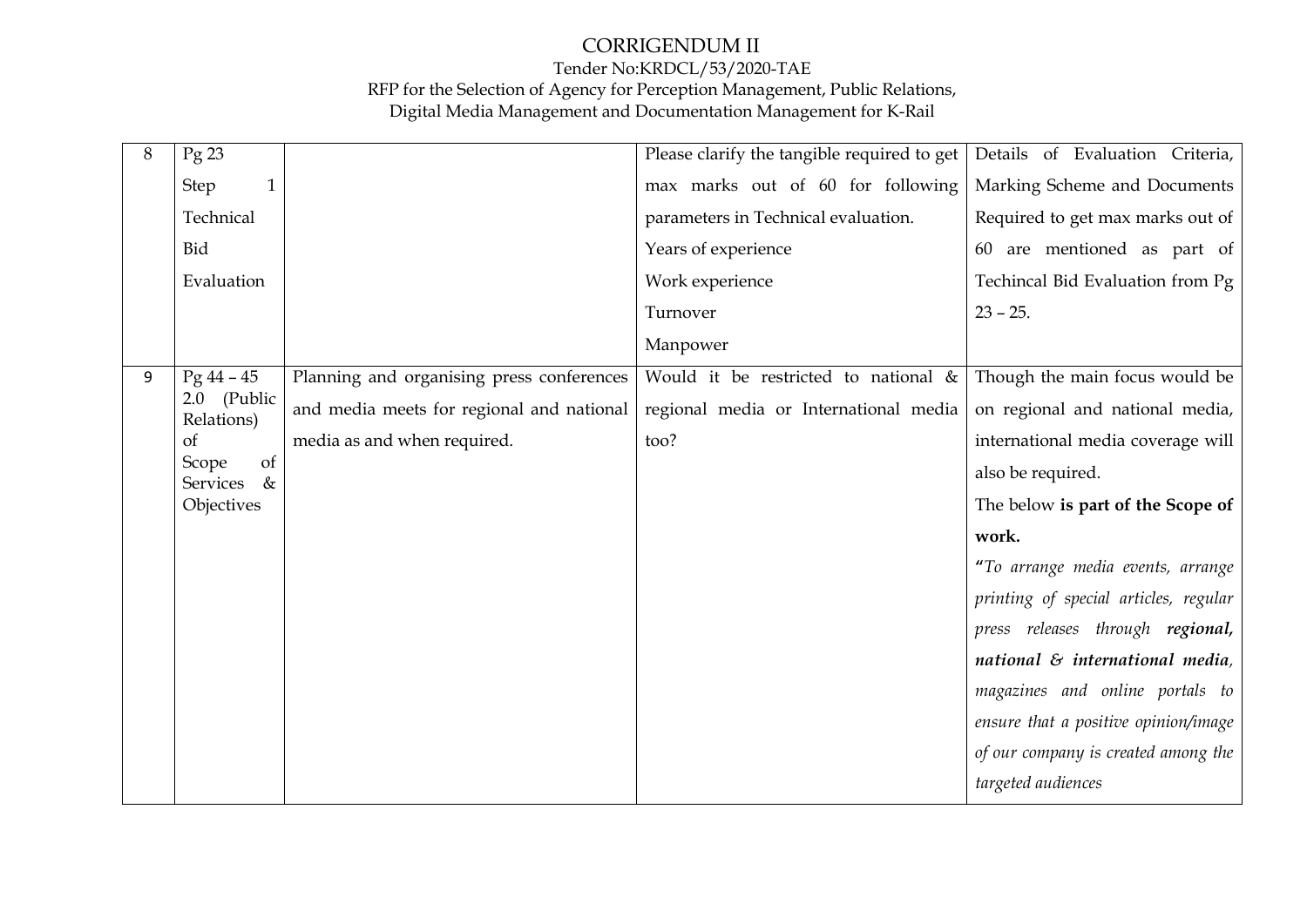| 10 | Pg48              | As far as the Documentation Services are      | The<br>projects<br>K-Rail<br>that  |
|----|-------------------|-----------------------------------------------|------------------------------------|
|    | 4.0               | concerned the area to be documented is very   | undertakes is<br>within<br>Kerala. |
|    | (Documentation    | Trivandrum<br>from<br>Ranging<br>vast.<br>to  | High definition quality will be    |
|    | Management)<br>of | Kasargode.                                    | fine. Quantifying images is not    |
|    | of<br>Scope       | It is important to get the deliverables       | possible. The quantity of video,   |
|    | $\&$<br>Services  | quantified to calculate the cost and          |                                    |
|    | Objectives        | manpower.                                     | number of locations and events     |
|    |                   | i). How many locations to be covered totally? | will<br>depend<br>upon<br>the      |
|    |                   | ii). What are the parameters in terms of the  | requirement in future and not      |
|    |                   | quality of the documentation?                 | quantifiable.                      |
|    |                   | (High Definition, 4K, Drone, etc)             |                                    |
|    |                   | iii). How many images per month?              |                                    |
|    |                   | iv). What is the quantity of video footage?   |                                    |
|    |                   | (10GB or 50GB or 10 Hours etc)                |                                    |
|    |                   | v). How many locations at a time?             |                                    |
|    |                   | vi). Approximate no of events to be covered   |                                    |
|    |                   | in a month?                                   |                                    |
|    |                   | vii. Technical quality of equipment to be     |                                    |
|    |                   | used?                                         |                                    |
|    |                   | All these factors are important as the agency |                                    |
|    |                   | has to work on a monthly retainer             |                                    |
|    |                   | basis. Kindly clarify the same.               |                                    |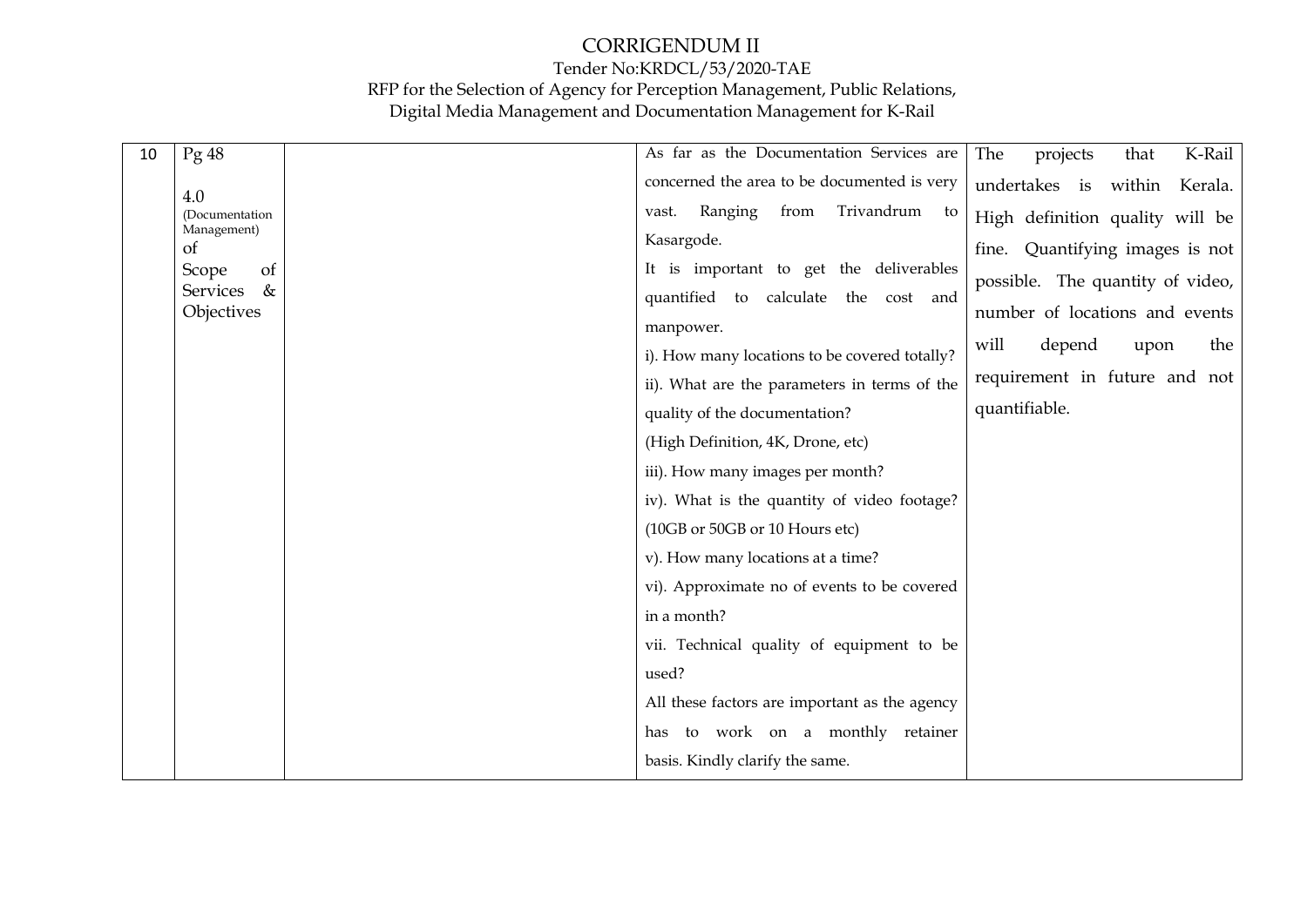|    |         | We understand the need is real time and                                   | It is not possible to quantify the |
|----|---------|---------------------------------------------------------------------------|------------------------------------|
|    |         | since we have offices across Trivandrum,                                  | document<br>management             |
|    |         | Kochi and Calicut, however Please share   requirement as it is real time. |                                    |
| 11 | General | clarity on expectations in Document                                       |                                    |
|    |         | Management system pertaining to K-Rail                                    |                                    |
|    |         | so that we can cost accordingly.                                          |                                    |
|    |         | Please let us know whether we could   Not possible                        |                                    |
|    |         | have a look at the PR compilation and                                     |                                    |
| 12 | General | Document Management done in the last                                      |                                    |
|    |         | 1 year.                                                                   |                                    |
|    |         | Considering the next two years involve                                    | of now<br>As<br>there is<br>no     |
|    | General | land acquisition and related stress                                       | separate effort undertaken by      |
| 13 |         | concerning the same, is there any                                         | any CSR agency to address          |
|    |         | separate effort undertaken by any CSR                                     | those issues.                      |
|    |         | agency to address those issues?                                           |                                    |
|    |         | Strategic PR involving sustainability                                     | Yes                                |
| 14 |         | projects by KRAIL will be quite critical                                  |                                    |
|    | General | for the smooth positioning of KRAIL.                                      |                                    |
|    |         | The current contract will cover this                                      |                                    |
|    |         | aspect also by the winning bidder?                                        |                                    |
|    |         |                                                                           |                                    |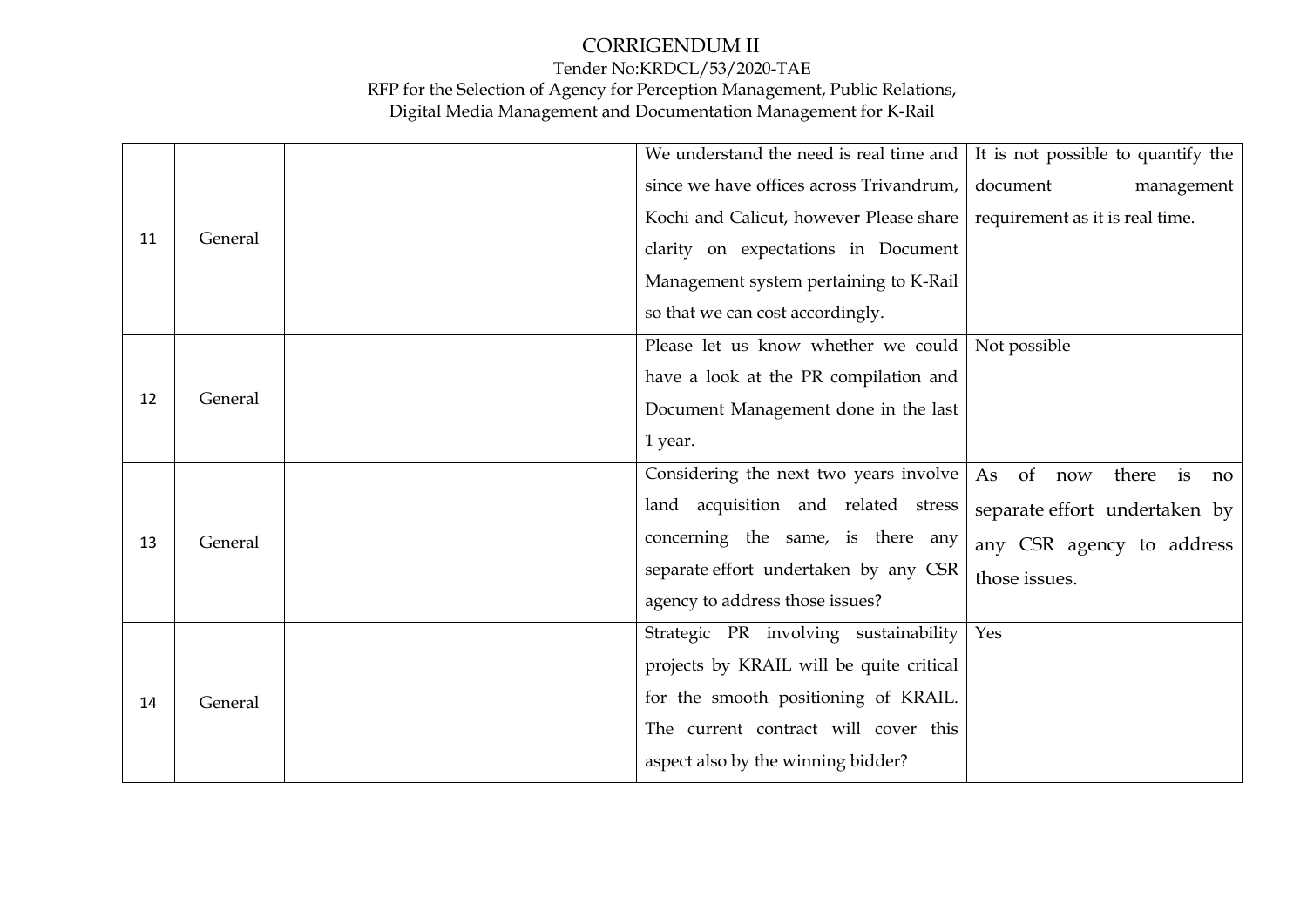|    |         | K-rail<br>initiative<br>taken<br>by<br>Any<br>on | Sustainability initiatives are to be |
|----|---------|--------------------------------------------------|--------------------------------------|
| 15 | General | sustainability? Could you kindly share           | planned for the contract period.     |
|    |         | details for the same?                            |                                      |
|    |         | Other Metro projects across India, mostly        | CSR and related PR are to be         |
|    |         | RVNL project, saw substantial focus given on     | planned for the contract period.     |
|    |         | CSR and related PR. Hope you are liasoning       |                                      |
| 16 | General | with any of those agencies to understand         |                                      |
|    |         | how these things are executed? Are you in        |                                      |
|    |         | touch with other Metro agencies in this          |                                      |
|    |         | matter?                                          |                                      |
|    |         | Whether EMD can be submitted by way of           | Tender document fees and EMD         |
| 17 | General | DD (Scanned copy and send original to            | to be submitted online through e-    |
|    |         | Trivandrum before the due date)                  | tenders website.                     |
|    |         | Waiver for the EDA- Rs 1,20,000? and             | EMD and tender fee is to be paid     |
|    |         | document of Rs 9,000?                            |                                      |
|    | General | Whether cost of document is waived off in        |                                      |
|    |         | the case of MSME Registrants, and if so pls      |                                      |
| 18 |         | confirm.                                         |                                      |
|    |         | Kindly let us know whether we haveto pay         |                                      |
|    |         | the tender document cost, as tender cost is      |                                      |
|    |         | exempted for MSME registrants for Govt           |                                      |
|    |         | projects.                                        |                                      |